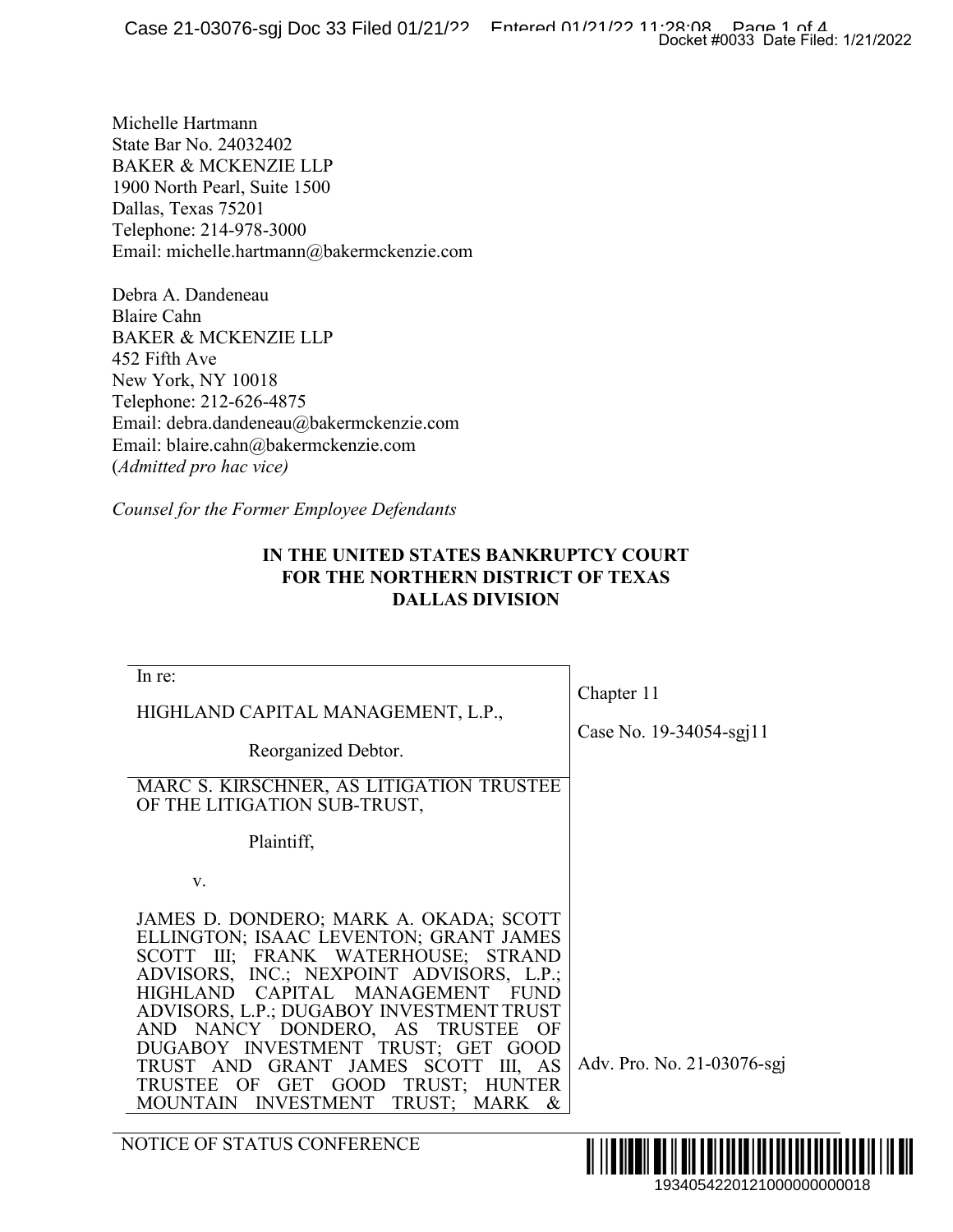PAMELA OKADA FAMILY TRUST – EXEMPT TRUST #1 AND LAWRENCE TONOMURA AS TRUSTEE OF MARK & PAMELA OKADA FAMILY TRUST – EXEMPT TRUST #1; MARK & PAMELA OKADA FAMILY TRUST – EXEMPT TRUST #2 AND LAWRENCE TONOMURA IN HIS CAPACITY AS TRUSTEE OF MARK & PAMELA OKADA FAMILY TRUST – EXEMPT TRUST #2; CLO HOLDCO, LTD.; CHARITABLE DAF HOLDCO, LTD.; CHARITABLE DAF FUND, LP.; HIGHLAND DALLAS FOUNDATION; RAND PE FUND I, LP, SERIES 1; MASSAND CAPITAL, LLC; MASSAND CAPITAL, INC.; SAS ASSET RECOVERY, LTD.; AND CPCM, LLC,

Defendants.

### **NOTICE OF STATUS CONFERENCE**

**PLEASE TAKE NOTICE** that the following matter is scheduled to be heard at a status conference on **Tuesday, March 1, 2022 at 1:30 p.m. (Central Time)** in the above-captioned adversary proceeding:

1. *Motion to Withdraw the Reference for the Causes of Action in the Complaint Asserted Against the Former Employee Defendants* (the "*Motion to Withdraw*") [Docket No. 27] and the *Brief in Support of Motion to Withdraw the Reference for the Causes of Action in the Complaint Asserted Against the Former Employee Defendants* [Docket No. 28] (the "*Brief*") (the Court will conduct a status conference on the Motion to Withdraw and Brief).

The status conference will be held via WebEx videoconference before the Honorable Stacey G.C. Jernigan, United States Bankruptcy Judge. The WebEx video participation/attendance link for the hearing is: https://us-courts.webex.com/meet/jerniga. WebEx Hearing Instructions for the Hearing may be obtained from: https://www.txnb.uscourts.gov/judges-info/hearingdates/judge-jernigans-hearing-dates and a copy of those instructions is attached to this Notice of Hearing.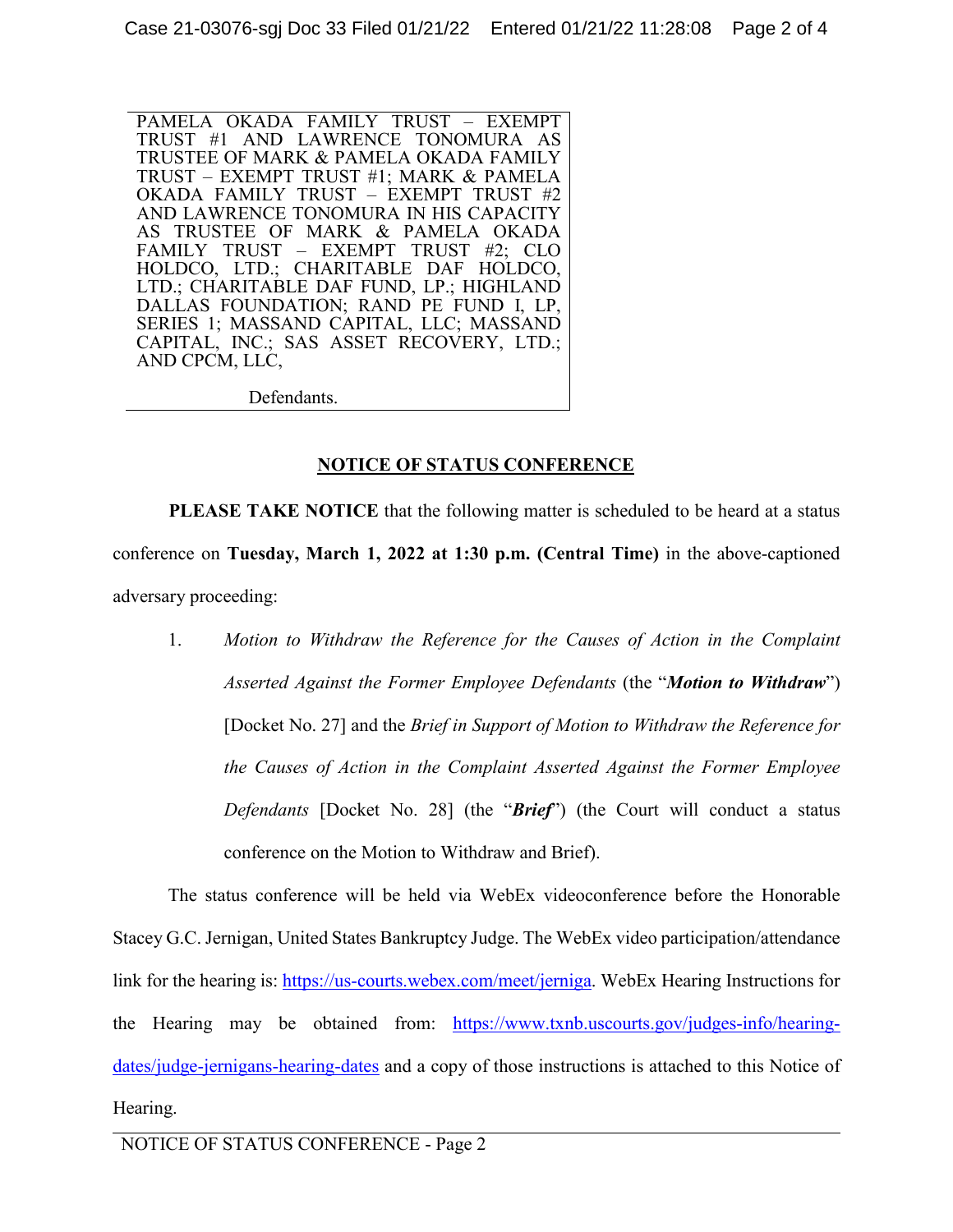Dated: January 21, 2022 By: /s/ Michelle Hartmann Michelle Hartmann State Bar No. 24032402 **BAKER & MCKENZIE LLP** 1900 North Pearl, Suite 1500 Dallas, Texas 75201 Telephone: 214-978-3000 Facsimile: 214-978-3099 Email: michelle.hartmann@bakermckenzie.com

> Debra A. Dandeneau Blaire Cahn **BAKER & MCKENZIE LLP** 452 Fifth Ave New York, NY 10018 Telephone: 212-626-4875 Email: debra.dandeneau@bakermckenzie.com Email: blaire.cahn@bakermckenzie.com (*Admitted pro hac vice*)

*Counsel for the Former Employee Defendants* 

# **CERTIFICATE OF SERVICE**

The undersigned hereby certifies that, on January 21, 2022, a true and correct copy of this

document was served via the Court's CM/ECF system on all parties in the case who are registered

users of the CM/ECF system.

/s/ *Michelle Hartmann* Michelle Hartmann